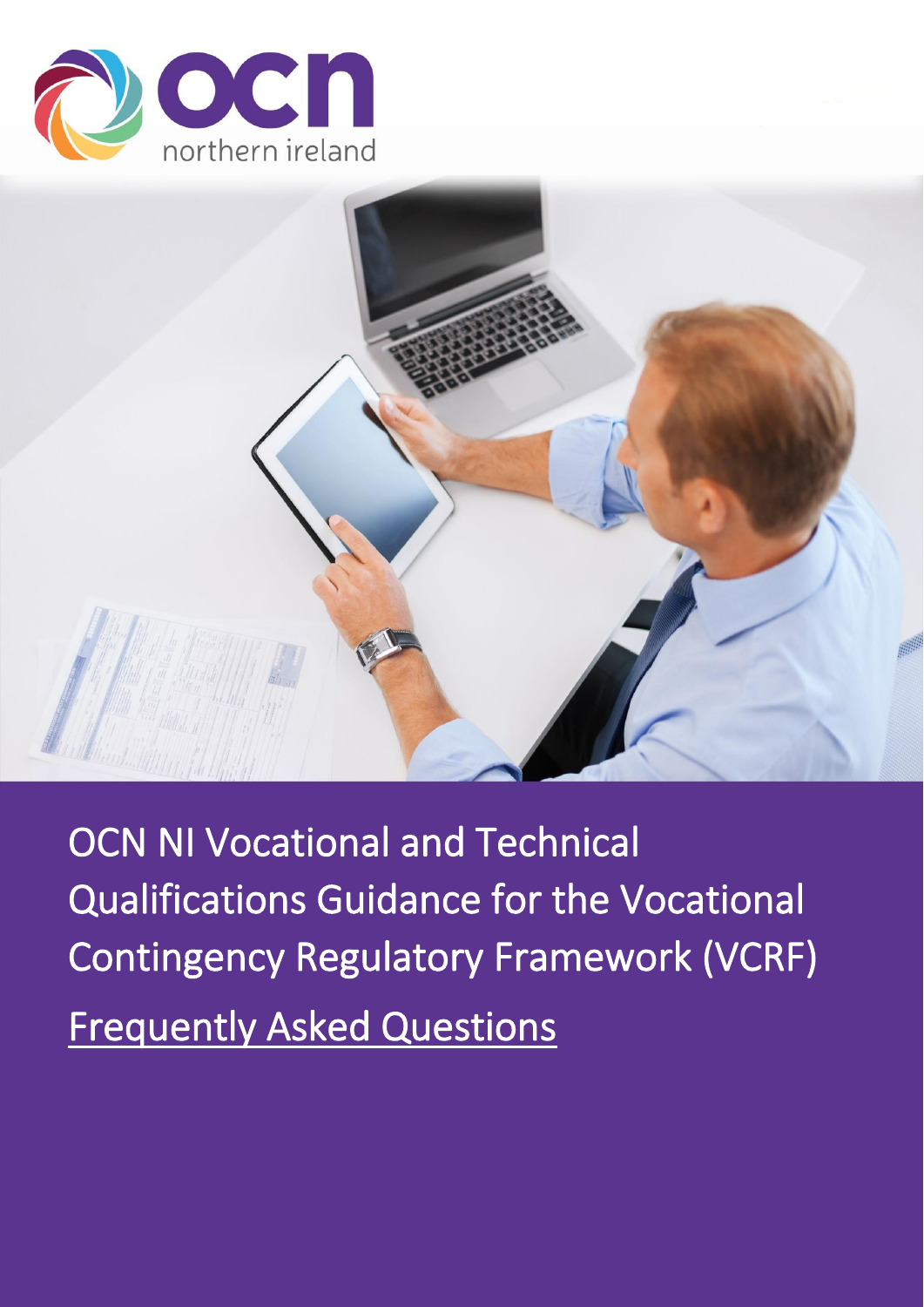

OCN NI has created a guidance document titled 'Vocational and Technical Qualifications Guidance for the Vocational Contingency Regulatory Framework (VCRF)'. This will provide all the information you need to navigate OCN NI's process for submitting VTQ

## **What are VTQ's?**

VTQ is the acronym used for Vocational and Technical qualifications.

## **What is the VCRF?**

The VCRF refers to the Vocational Contingency Regulatory Framework which has been put in place for Awarding Organisations, like OCN NI, offering VTQs.

This revised framework has been created to ensure that all learner grades awarded from 1st August 2020-31st August 2021 will have the same standards and recognition as any other year and will carry the same degree of portability for learners, when considering progression pathways.

#### **How will qualifications be categorised under the VCRF?**

In line with the new regulatory guidelines, OCN NI has grouped its qualifications into two broad categories:

Category A: Qualifications where teacher assessed grades **will not** play a part in awarding. Usually occupational qualifications/qualifications used as a Licence to Practice/Professional qualifications including OCN NI Level 5 OCN NI Level 5 in Hair and Beauty Management, OCN NI, OCN NI Level 3 Diploma in Commercial Dog Grooming, Animal Welfare and Salon Management and OCN NI Level 3 Youth Work Practice.

Category B: Qualifications where teacher assessed grades **will** play a part in awarding. Usually, VTQs/Other General qualifications, most like GCSEs, AS and A levels, which are important for progression to further/higher study or employment, such as: OCN NI Level 2 Certificate in Religious Studies, OCN NI Level 2 Certificate in Information Technology Applications

## **How do I know is my qualification is under Category A or Category B?**

You can find a list of all our qualifications and what category there are under in our guidance document 'Vocational and Technical Qualifications Guidance for the Vocational Contingency Regulatory Framework (VCRF)' under Appendix 1.

Alternatively, you can follow this link to the Qualification Explainer Tool[: Summer 2021 Qualification](https://analytics.ofqual.gov.uk/apps/AllQualifications/summer2021tool/)  [Explainer Tool \(ofqual.gov.uk\).](https://analytics.ofqual.gov.uk/apps/AllQualifications/summer2021tool/)

If you cannot find your qualification on this list or are still unsure, please contact the Compliance and Audit team [\(compliance@ocnni.org.uk\)](mailto:compliance@ocnni.org.uk)

## **What is a CAG/calculated grade?**

A CAG refers to the term centre assessed grade. If a course was run from 23rd March to 31st July 2020, learners may have been entitled to a CAG. The deadline for all CAGs to be uploaded was 30th November 2020, therefore OCN NI is no longer accepting CAGs.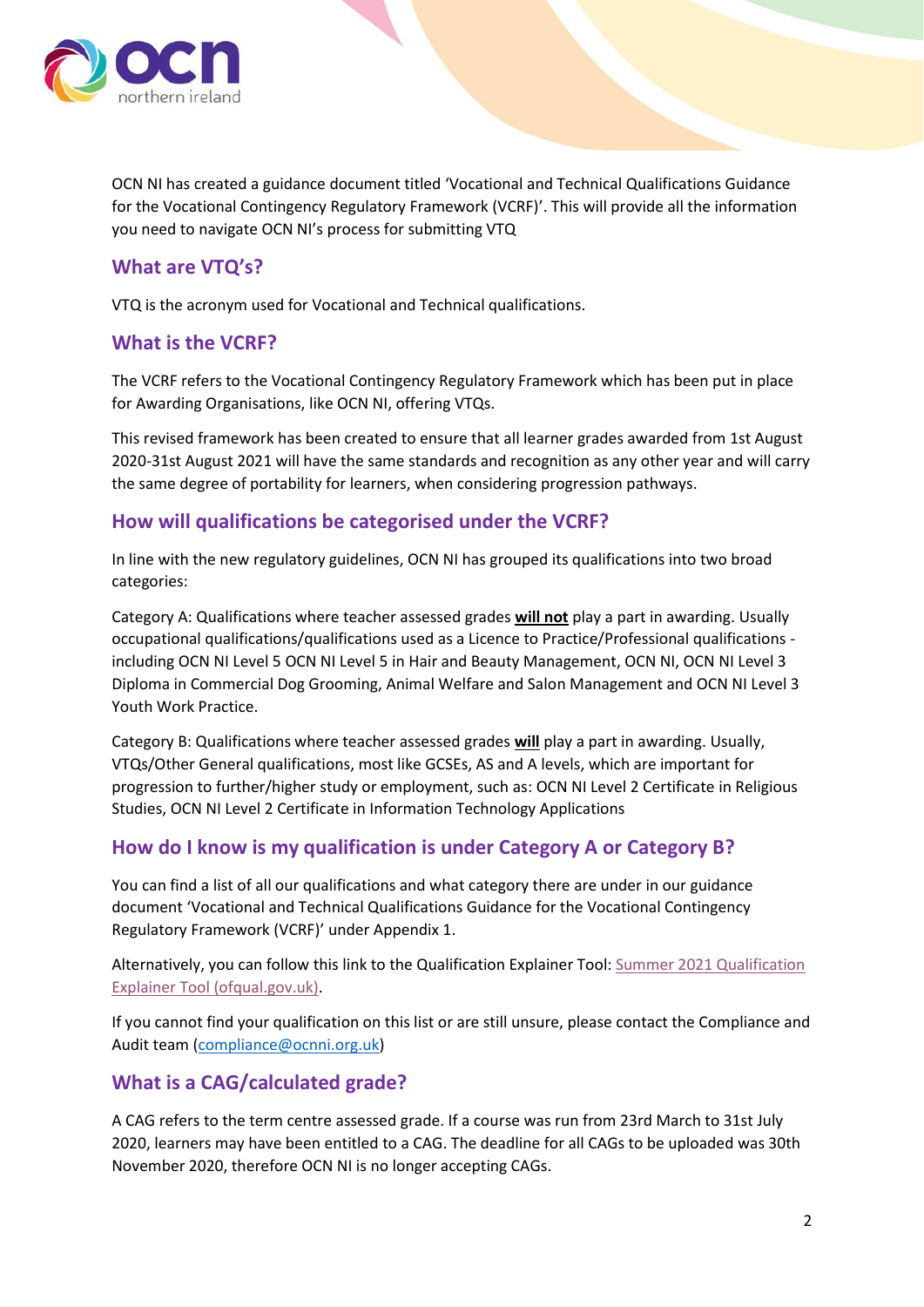

# **What is a TAG?**

TAG refers to the term Teacher Assessed Grade. If assessment has been affected from 1st August 2020-31st August 2021 and the qualification falls into Category B, learners may be eligible for a TAG.

## **How do I determine a TAG?**

There are many aspects that need to be considered when determining a TAG, most importantly the minimum evidentiary threshold. You should familiarise yourself with our guidance document titled 'Vocational and Technical Qualifications Guidance for the Vocational Contingency Regulatory Framework (VCRF)' which will provide you with all the information you need.

If you still require assistance or guidance, you may contact the Compliance and Audit team [\(compliance@ocnni.org.uk\)](mailto:compliance@ocnni.org.uk)

## **When can I start the work to determine TAGs?**

Centres can now commence the work to generate teacher assessed grades. Results can be uploaded to QuartzWeb from the 12<sup>th</sup> April 2021.

## **How do I submit TAGs to QuartzWeb?**

OCN NI has prepared a guidance video on how to submit the results, this can be accessed through the Centre Login section of the OCN NI website.

## **What is the deadline for TAGs to be uploaded to OCN NI?**

To ensure your certificates are issued by 10<sup>th</sup> August 2021 (AS and A-level results day) and the 12<sup>th</sup> August 2021 (GCSE results day), centres should ensure their results are uploaded accurately by 28<sup>th</sup> May 2021. If results are uploaded after this date or are inaccurate, there is no guarantee that OCN NI will be able to process certificates by the respective day. Where requested information has not been provided by the centre or quality assurance issues have not yet been resolved this may cause a delay in certification.

If you do not require your certificates by results day, TAGs must be uploaded by  $1<sup>st</sup>$  December 2021.

For learners who are expected to finish their qualification by 2022, Year 11/first year results should be received no later than 1<sup>st</sup> December 2021. note, certificates will not be generated until completion of the qualification.

# **Can learners appeal their TAGs?**

There may be some learners who feel that their teacher assessed grades results from this period do not properly reflect their ability. OCN NI are focused on minimising any disadvantage to learners as a result of these unprecedented circumstances, including allowing appeals where appropriate.

For our qualifications, the proposed conditions set out a two-stage process:

1. Centre review. A review of a grade carried out by the centre based on a procedural or administrative error.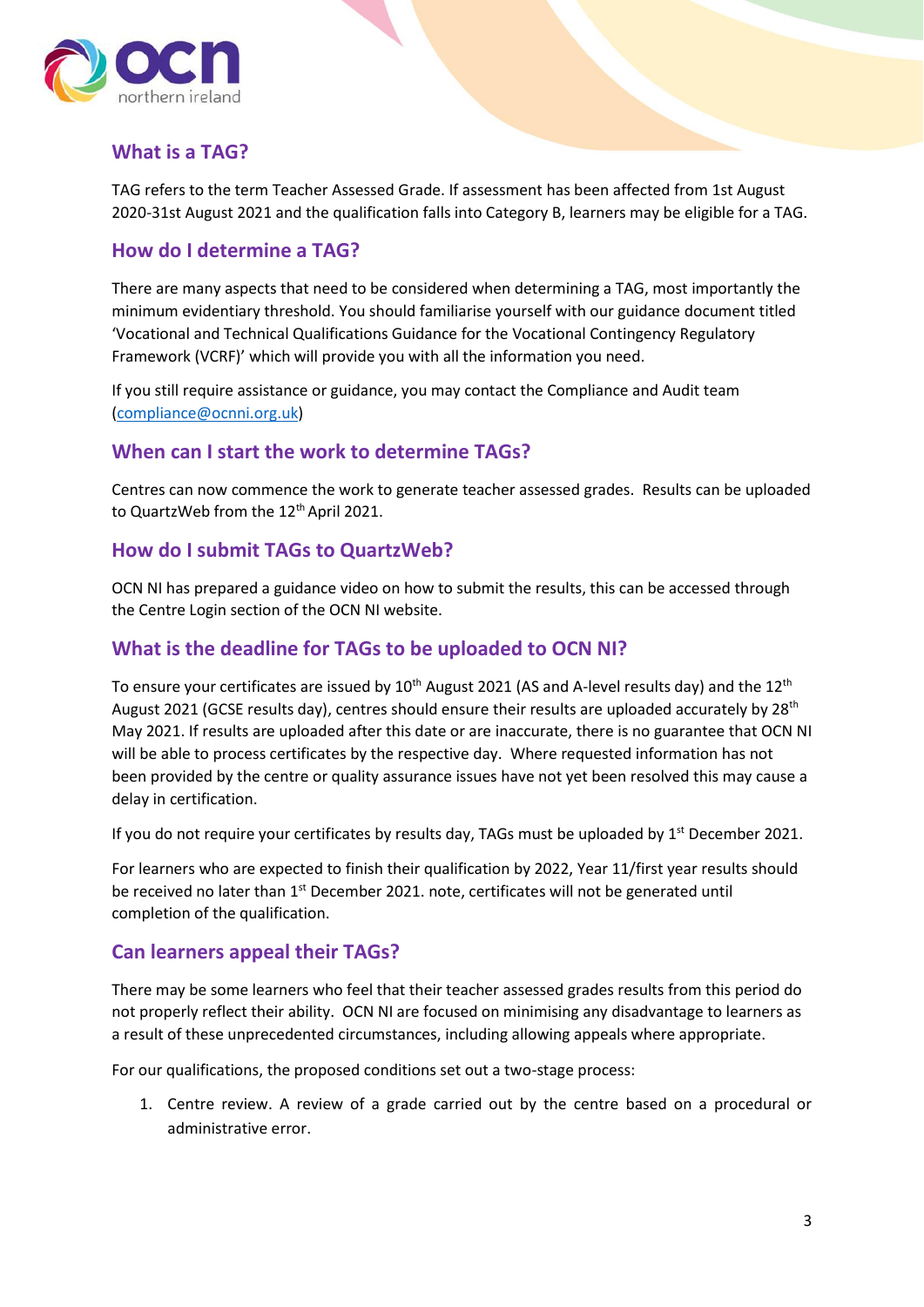

2. OCN NI review.

A review of a grade where it is felt that there has been a procedural failing by the centre or that the grade reflects an unreasonable academic judgement or exercise by the centre.

## **What if I do not have any TAGs?**

If units have been fully completed, assessed and IV'd then these should be not submitted as TAGs. These should be submitted by the normal process and if certification is required by results day, then these must be uploaded accurately via QuartzWeb before the 28<sup>th</sup> May 2021.

## **What is the Head of Centre Declaration?**

This is a form that should be read, signed and submitted by the Head of Centre for each centre. There is one for VTQs and one for Essential Skills and these should both be sent to [compliance@ocnni.org.uk](mailto:compliance@ocnni.org.uk)

It is important to send these promptly as OCN NI must receive these declarations before they can start processing TAG results.

## **Where can I find a copy of the Head of Centre Declaration?**

Please see 'OCN NI Guidance for Exceptional Arrangements for Assessing and Grading for Essential Skills Qualifications in Summer 2021' for the Essential Skills HoC declaration.

You can find a copy of the VTQ HoC declaration in the guidance document 'Vocational and Technical Qualifications Guidance for the Vocational Contingency Regulatory Framework (VCRF)'. OCN NI will also send round a copy of this declaration to centres in Word format and this will also be accessible on the Centre Login section of the OCN NI website.

If you have any problems accessing these. Please contac[t compliance@ocnni.org.uk](mailto:compliance@ocnni.org.uk)

# **Will there be external verification with TAGs?**

OCN NI must undertake quality assurance of the teacher assessed grades, this will draw upon relevant and appropriate information such as historical centre performance profiles, centre risk profiles and the plausibility of results based upon banked unit data.

OCN NI must take all reasonable steps to ensure that the approach and evidence centres use to determine a teacher assessed grade is appropriate and in line with the minimum evidential threshold. OCN NI will conduct random sampling of grades and submitted evidence to ensure process and practice carried out at the centre are reliable and valid so that the award can be made. This will be carried out remotely and evidence must be made available upon request. OCN NI is aware of the additional burden on centres and will try to mitigate this as far as possible.

Where necessary, OCN NI may request centres to provide further information to support the centres results profile e.g., in comparison to past performance.

OCN NI cannot issue results, where requested information has not been provided by the centre or quality assurance issues have not yet been resolved.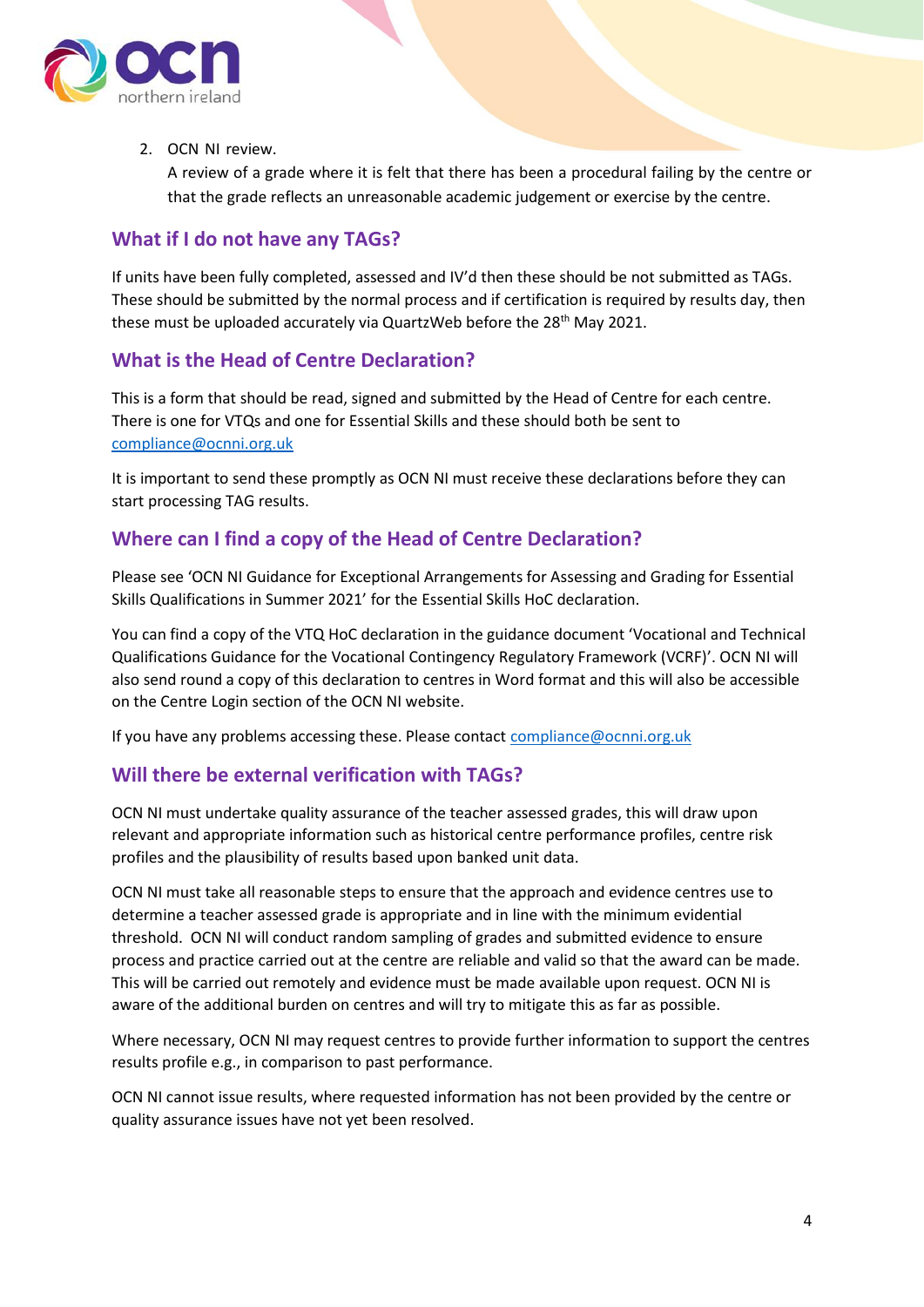

# **What is the TAG Decision Making Proforma?**

This proforma has been developed by OCN NI, to provide a written record that should be retained to document the reasons for which each teacher assessed grade has been submitted.

## **When should I submit my TAG Decision Making Proforma?**

This proforma should be submitted to OCN NI by emailin[g compliance@ocnni.org.uk](mailto:compliance@ocnni.org.uk). It should be submitted at the same time as TAG results are uploaded via QuartzWeb. When submitting this proforma to OCN NI, please ensure that the Run ID is in the document title.

Result cannot be processed if this proforma is not received by OCN NI.

#### **What document do I need to submit to OCN NI?**

OCN NI must receive the following to process TAG results:

- VTQ Head of Centre Declaration
- Results via QuartzWeb
- TAG Decision Making Proforma to accompany results, please ensure that the Run ID is in the document title.

On occasion, OCN NI may request further information. These requests must be fulfilled to enable the processing of TAG results.

#### **How will I receive my certificates?**

When e-Certificates are available for download the centre administrator will receive an email to let them know. e-Certificates can be accessed and downloaded via QuartzWeb and paper copies of certificates will be posted out to centres as normal.

## **Contact Details**

If you have any further queries, please do not hesitate to contact us.

| <b>Nature of query</b>                          | Who to contact           | email address & tel no        |
|-------------------------------------------------|--------------------------|-------------------------------|
| General queries                                 | <b>Customer Services</b> | customerservices@ocnni.org.uk |
| Course administration                           |                          | Tel: 028 90463990             |
| Online registration &<br>certification (Quartz) |                          |                               |
| Qualification/course approval<br>enquiries      |                          |                               |
| <b>Essential Skills</b>                         | <b>Essential Skills</b>  | essentialskills@ocnni.org.uk  |
| <b>Essential Skills administration</b>          |                          | Tel: 028 90463990             |